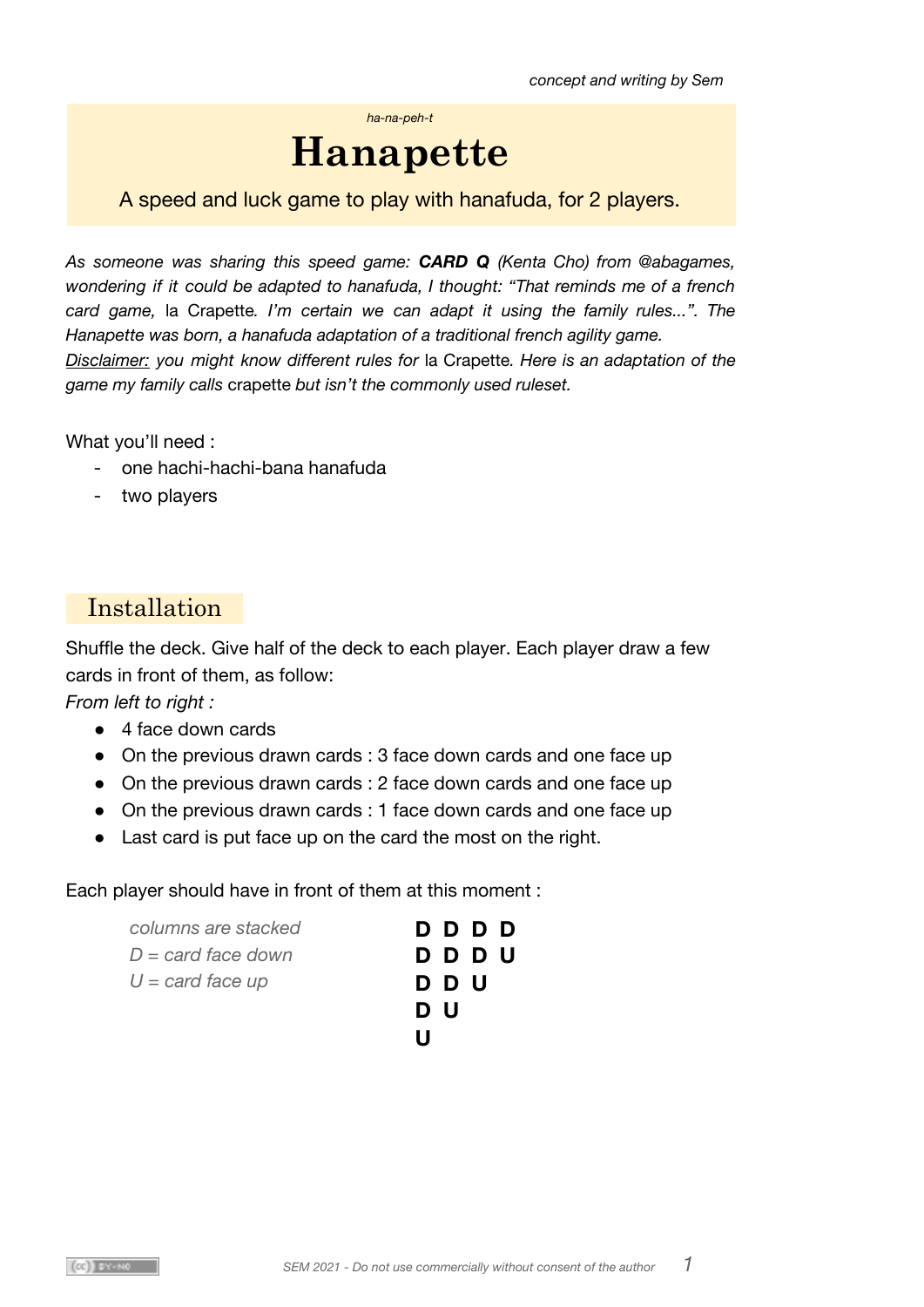## Play a round

Each player places the rest of his deck on the right (for him) side of the playing field, and one of his arms behind his back (you should use only one hand when playing). Then you'll say together in your language: "One, Two, Three", and at "three", you'll take the top card of your deck and put it in the middle of your playing field as shown below:



## **The goal is to get rid of your cards the fastest.**

You can put a card on one of the two stacks if its month is next to the month of the card (above or below). *Exemple: If I want to get rid of a February card, i'll have to put it on a January or a March card.*

#### **Order:**



*Note: December loops with January.*



#### **Wild card:**

The Lightning card (November **Gaji**) is considered a wild card and will work like a Joker. It can be put on anything and anything can be put on it.

If no one can play, say again "1, 2, 3" and draw new cards from the deck.

- When you use a card on top of one column you can turn face up the one under.
- If you have two identical cards you can stack them to reveal a new card. If another one of the same month is revealed in your field, you can stack it with the rest. Stack smart in order to reveal new cards!
- Your last card has to be turned and then kept secret from the other player.